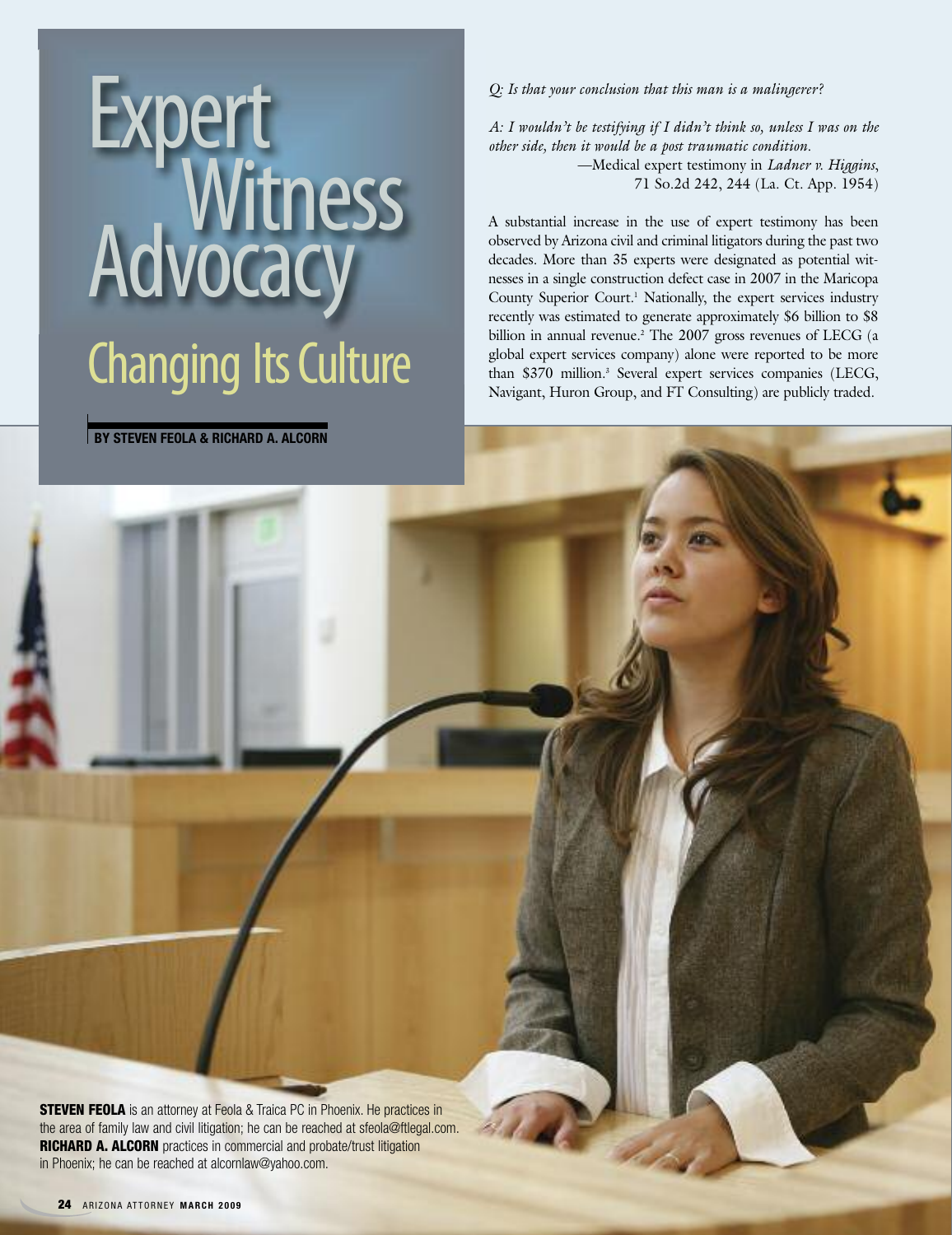The expanding use of experts in civil and criminal litigation focuses attention on the troublesome and important issue of expert witness advocacy and partisanship. Several potential substantive and procedural changes are suggested in this article to alter the "litigation culture" that appears to be the source of much of the advocacy and lack of objectivity in Arizona expert witness testimony.

# What Causes Adversarial Bias?

Adversarial bias among expert witnesses comes in varying shapes and sizes, including deliberate advocacy and unconscious partisanship, as well as selection bias.

"In theory, despite the fact that one party retained and paid for the services of an expert witness, expert witnesses are supposed to testify impartially in the sphere of their expertise," observed one federal circuit court. 4

- Deliberate advocacy occurs when an expert intentionally or knowingly tailors the evidence to support a client's arguments. 5
- Unconscious partisanship is unintentional and usually results from situational factors or biases that cause the expert to provide evidence to advocate the client's positions.
- Selection bias, as the label suggests, results from the reality under the current procedures that trial lawyers invariably will be motivated to select persons as their witnesses whose views are known or presumed to support their case.
- Another form of expert bias is "hindsight bias" or "outcome bias"—the tendency of an expert equipped with knowledge of an outcome to overstate his or her ability to predict the inevitability of the outcome. 6

In practice, of course, all of these forms of adversarial bias may simultaneously occur in varying measures in a single litigation matter. 7

Numerous factors appear to cause or contribute to the problem of expert witness advocacy:

- Short-term economic incentives (substantial fees earned for giving reports and testifying)
- Long-term economic incentives (the prospect of repeat business or referrals—the expert's livelihood)
- Lawyer pressures to render a favorable opinion<sup>8</sup>
- "Forensic countertransference" (the expert's identification with and/or admiration of the lawyer contaminates the expert's objectivity)<sup>9</sup>
- Expert witness narcissism (the "will to win"; flattery; exhibitionism; narcissistic excitement; solidarity with client and lawyer—subtle pressure to be "a part of the team")<sup>10</sup>
- Professional rapport and solidarity where an expert is asked to express a view adverse to a professional colleague<sup>11</sup>
- Professional peer pressure (ranging from rapport with peers to possible professional disciplinary sanctions relating to the expert's testimony)<sup>12</sup>
- Commonality of insurance with the adverse party, the adverse expert or the client<sup>13</sup>
- The expert's *weltanschauung* (the expert's personal history and professional experience—the way the expert conceives the universe and humanity's relation to it).

In most cases, a combination of these factors creates a rich environment to encourage and even stimulate advocacy by expert witnesses.

Lawyer pressure appears to be a significant causal factor in potentially undermining expert witness objectivity. As an advocate, the trial lawyer by definition must be partisan—it is fully appropriate for the trial lawyer to attempt to persuade the expert of the validity of his client's position. Yet lawyers also at times use a variety of means to attempt to unduly influence an expert's opinion.

Studies and surveys of experts suggest lawyers use at least three primary tactics to unduly exert pressure on experts:

- Withholding relevant forensic information
- "Partisan seduction"—the use of personal or social incentives to influence the expert to embrace the lawyer's position (such as a direct or implied promise of future work if the expert's opinion is favorable in the case at hand) $14$
- Direct or indirect threats intended to coerce a favorable opinion

In a 2001 study, 49 percent of the responding experts said lawyers had withheld relevant data from them; 35 percent reported attempts at "partisan seduction" to unduly influence their opinions. Surprisingly, 19 percent reported having experienced the actual use of threats by lawyers to influence their opinions. <sup>15</sup> Lawyer pressure unquestionably appears to be a meaningful factor that could contaminate an expert's objectivity.

# Is Adversarial Bias a Problem?

Expert witness evidence can essentially fail in two principal manners: lack of scientific reliability or validity, and lack of "objectivity"—advocacy, bias or partisanship.

The United States Supreme Court's decisions in *Daubert, Joiner* and *Kuhmo* appear to have improved the scientific quality and reliability of expert witness evidence. <sup>16</sup> Since those directive decisions approximately a decade ago, the admissibility of expert witness testimony is subjected to heightened scrutiny and screening as federal and state trial courts perform an evidentiary "gatekeeper" function for expert evidence. Enhancing the quality and validity of expert evidence also may indirectly and positively affect the objectivity of expert evidence. Decidedly, however, such quality and validity improvements do not eliminate all of the factors and pressures that cause impartiality in expert evidence. 17

The second problem with expert evidence—the perception of a lack of objectivity (partisanship and advocacy) in such evidence—is nothing new, of course. Legal literature and case authorities for more than a century have contained almost a constant stream of criticism that experts too often become "hired guns" or "mouthpieces" for their respective sides, rather than providing independent and objective scientific information to the trier-of-fact. <sup>18</sup> An English law official in 1856 remarked, "I abhor the traffic in testimony to which I regret to say men of science sometimes permit themselves to condescend."<sup>19</sup> In 1858, a Justice of the U.S. Supreme Court commented, "Experience has shown that opposite opinions of persons professing to be experts may be obtained to any amount … wasting the time and wearying the patience of both court and jury, and perplexing, instead of elucidating, the questions involved."20 A Midwest court in 1899 noted, "[S]killed witnesses come with such a bias in their minds that hardly any weight should be given to their evidence."<sup>21</sup> A legal commentator in 1897 observed that "bias" was "proba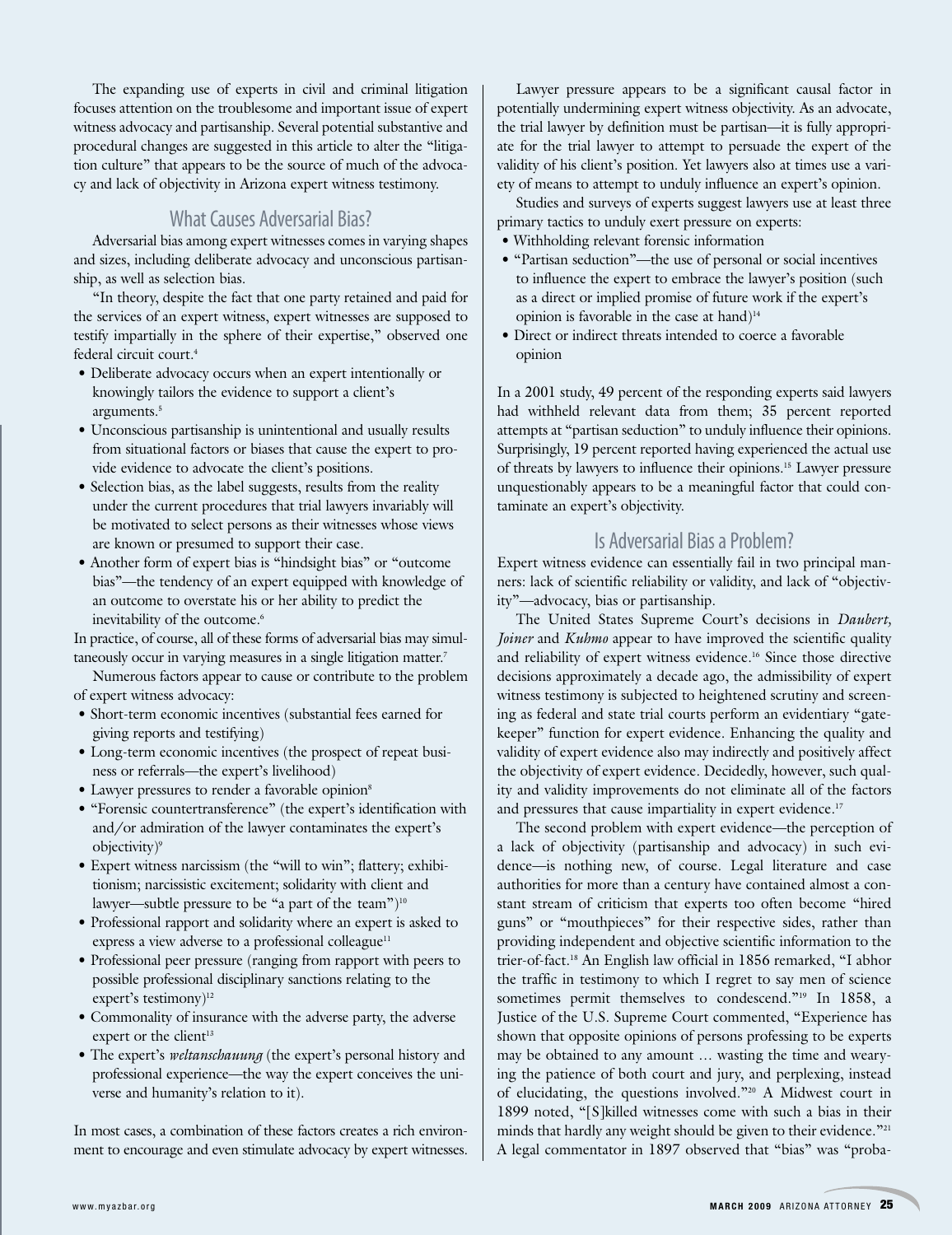bly the most frequent complaint of all against the expert witness."<sup>22</sup>

Although for more than a century expert witness bias and advocacy have been perceived as serious defects of expert evidence, the problems nevertheless have been allowed to persist.

In a significant 2002 study by the Federal Judicial Center, judges and attorneys agreed that, in addition to the expense of experts, the most important problems with expert evidence stem from adversarial bias and/or advocacy by experts. <sup>23</sup> Both judges and lawyers complained:

- Experts too often abandon objectivity and become advocates for the side that hires them.
- The expense associated with expert evidence is excessive.
- The conflict among the experts' testimony often defies reasoned explanation.

Many of the judges and lawyers observed that these problems actually increased and had gotten worse since *Daubert* was decided in 1993.

Most significant, according to the Federal Judicial Center study, advocacy by experts and excessive expert expense appear to be "institutionalized" problems within the judicial system. <sup>24</sup> Judges and lawyers cited expert advocacy and excessive expense as being "frequent" in both 1991 (pre-*Daubert*) and again in 1998/99 (post-*Daubert*). In the 1998/99 survey, judges and lawyers "underscored the salience of the problem with expert advocacy and expense." Many responding judges and lawyers in the 1998/99 survey thought that

the frequency of problems with expert advocacy and expense actually had increased during the five years preceding the survey.

Much of the evidence regarding expert witness advocacy and bias unfortunately is subjective and anecdotal rather than empirical. In addition, of course, there is no universally agreed-upon model of "objectivity" for expert witness testimony. How are we to determine whether an expert is merely advocating the expert's opinion or whether the expert has crossed the line and is advocating a client's position? It therefore is difficult to quantify the precise extent to which expert witness advocacy or lack of objectivity constitutes a problem in Arizona's trial courts. Yet, rare is the trial judge or seasoned litigator who is not of the view that expert witness advocacy and bias too frequently are encountered in Arizona trial proceedings.

The harsh reality—understandable given the trial lawyer's partisan role—is that a lawyer advocating a client's cause often selects and hires the expert with the most effective and persuasive courtroom manner rather than the expert who is most objective, technically competent and reliable. Experts also typically are chosen based on their professional history of advocating opinions for a certain side or displaying a certain bias or viewpoint in similar litigation matters. As one commentator notes, "[T]he whole point



Advocacy by

experts and

excessive expert

expense appear

to he

"institutionalized"

is precisely to find a 'qualified witness' who will be scientifically committed to your side."<sup>25</sup> As the late Melvin Belli once quipped regarding the selection of experts, "If I got myself an impartial witness, I'd think I was wasting my money."26

The frequent, and quite predictable, upshot of this selection process and the partisan role of expert testimony within the adversarial process is bias and advocacy by each of the experts for their respective "side." The extent to which the experts advocate for their respective clients is not always symmetrical, however, which results in the serious danger that judges and juries may render verdicts and potentially award damages based on asymmet-

> rical biased expert testimony. <sup>27</sup> A conflict often emerges between the experts' evidence that defies reasoned explanation. "The summoning of expert witnesses by plaintiff and defendant, like the collision of opposing rays of light, ends only in darkness," as aptly described by one commentator in an 1872 legal journal. 27

## Changing the Culture

*No one will deny that the law should in some way effectively use expert knowledge wherever it will aid in settling disputes. The only question is how it can do so best.*

—Judge Learned Hand, 190129

Any meaningful reform to reduce expert advocacy requires more than mere cosmetic modifications to certain court rules or procedures. Significant and extended changes must occur to remove or modify structural and/or cultural elements that cause or contribute to adversarial bias in expert evidence.

The Zlaket rules, as an example, transformed the adversarial paradigm for civil discovery in Arizona courts. Recent Arizona court cases also emphatically reaffirm the paramount duty of lawyers to the legal system vis-à-vis their client obligations. Revisions to the Arizona Rules of Professional Conduct in 2003 now require that Arizona lawyers act "honorably" at all times. This procedural and ethical remodeling was intended to and unquestionably has significantly reshaped the adversarial culture in which Arizona lawyers practice.

Similar reforms are required to shift the litigation paradigm that created the current culture of expert advocacy and partisanship. Substantive and procedural changes are needed to realign the actual and perceived duties and role of expert witnesses within the litigation dispute resolution process, and to modify the circumstances and manner in which parties are permitted to use expert evidence.

In the traditional common law paradigm of civil litigation, the parties exercised primary control regarding matters such as the pace of the litigation and the use (and occasional abuse) of discovery procedures. The court functioned somewhat as a referee. Expert witness evidence in many cases unfortunately became simply another means to advocate the client's cause—a tool misused

problems within the judicial system.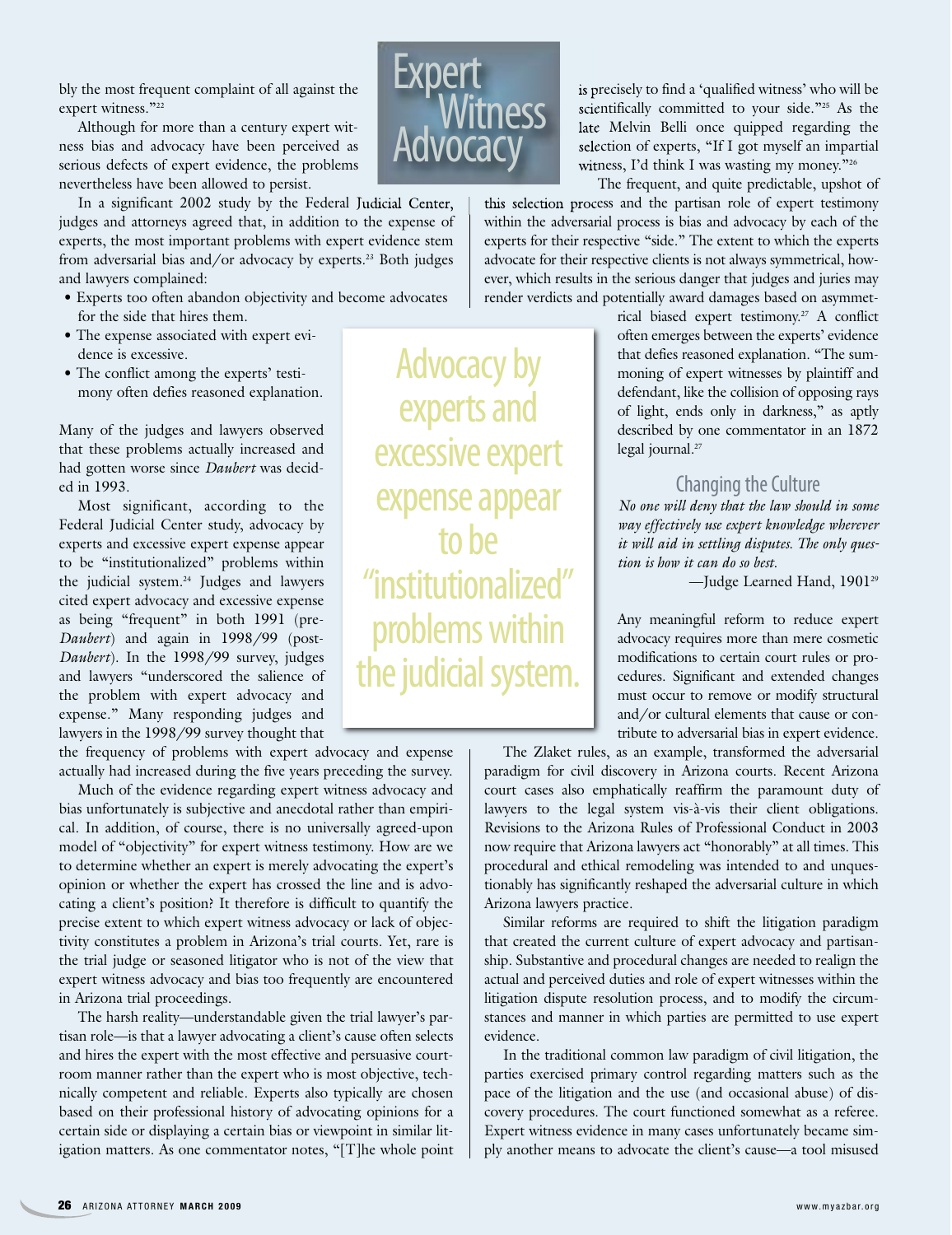by some litigants to gain strategic advantage over opponents.

Modern common law systems use greatly increased court involvement and substantial case management, however, somewhat akin to the inquisitorial paradigm of civil law systems. Courts

now routinely take an expanded and proactive role in managing lawsuits, including limited management of the parties' use of expert witness evidence.

Changes in the use of expert evidence are a natural, if not inevitable, progression in the overall process of reforming and

improving those "legal practices and procedures that encourage unnecessarily adversarial proceedings in and out of the courtroom."30 Several changes merit serious consideration to remove or diminish institutional or structural elements in the court rules and procedures that presently appear to stimulate adversarial bias and lack of objectivity by expert witnesses.

# Reducing Expert Adversarial Bias

Expert advocacy and partisanship certainly are not problems unique to Arizona courts. These issues exist in state and federal courts throughout the United States, as well as in other common law countries, including England, Australia and New Zealand.

Approximately a decade ago, the legal systems in those other countries adopted significant procedural reforms designed to reduce adversarial advocacy and partisanship in expert witness testimony. The so-called "Woolf reforms"31 were implemented in the courts of England and Wales in 1998, followed by similar expert evidence reforms in other common law jurisdictions such as

Australia and New Zealand. These reforms completely revamped the substantive and procedural role of expert evidence within the legal systems in those countries.

The efficacy of some of these reforms unquestionably remains subject to debate. A decade of experience with the changes does suggest, however, that several reforms notably were successful in reducing advocacy, partisanship and bias in expert evidence.<sup>32</sup> Most barristers and other legal professionals gradually have expressed general satisfaction with the reforms, according to many jurists and legal commentators. Although unquestionably progressive—some would say radical—several of these potential changes do warrant serious consideration by the Arizona courts and lawyers.

#### Expert's Paramount Duty to Court

A universal feature of the expert witness reforms in these other common law systems is to clearly and formally establish in the court rules that experts have a paramount duty to the court rather than to the lawyer or client who retained the expert. Court rules, and explanatory "codes of conduct" within those rules, also



Some cases

may benefit

fromallowing

the concurrent

presentation

ofexpert

"hot tubbing"

the experts.

evidence—

expressly delineate and require that experts are to be completely impartial and objective—experts specifically are instructed that they are not to act as an advocate for a party.<sup>33</sup>

To this end, an expert is required to make full disclosure of all matters relevant to the expert's

report or evidence, even if adverse to the client or hiring lawyer. In addition, expert witnesses are required to express opinions only within their area of expert knowledge. Experts also independently (without the client's or lawyer's consent) may seek direction directly from the court regarding their evidence.

> The practical goal is to procedurally redefine the expert's role in the litigation process to encourage what the courts seek—an independent, impartial educator rather than another advocate for a party. An ancillary yet very important benefit of such rules and codes is that expert witnesses are formally "freed" from external demands and potential influences on the expert's opinions. Theoretically, being primarily subject to a duty to the court, the expert is able to formulate independent opinions with the required degree of care and diligence, free from undue efforts by the client or the lawyer to prejudice or "prime" the expert's opinions.

> Critics of obliging experts to a paramount duty to the court contend the imposition of such an explicit duty will not and does not, as a practical matter, appreciably alter the existing practices regarding expert evidence. Those critics observe that experts already are required to testify under an oath or affirmation to "tell the whole truth." Given the difficulty in imposing sanctions against experts where no clear, agreed-upon

model of "objectivity" exists, these critics also argue it is optimistic (perhaps even naive) to expect the imposition of an additional obligation to the court to produce manifest changes in expert witness behavior. 34

However, adopting specific rules clearly defining the expert's independent role vis-à-vis the parties and the litigation process unquestionably would underscore the expert's obligation to be impartial. The normative benefit of such expert evidence procedures thus could be substantial, notwithstanding potential difficulties relating to enforcement.

### **Consultation Among Experts**

The court may direct experts to hold pretrial conferences among themselves—*with or without the lawyers*—to potentially narrow the areas of dispute and to resolve potential differences in the expert opinion evidence. <sup>35</sup> In addition, experts have direct access to the court to obtain instructions regarding the conference(s), to seek clarification from the court regarding its conferencing instructions, or to obtain additional directions from the court.

The experts typically prepare a written joint expert report to the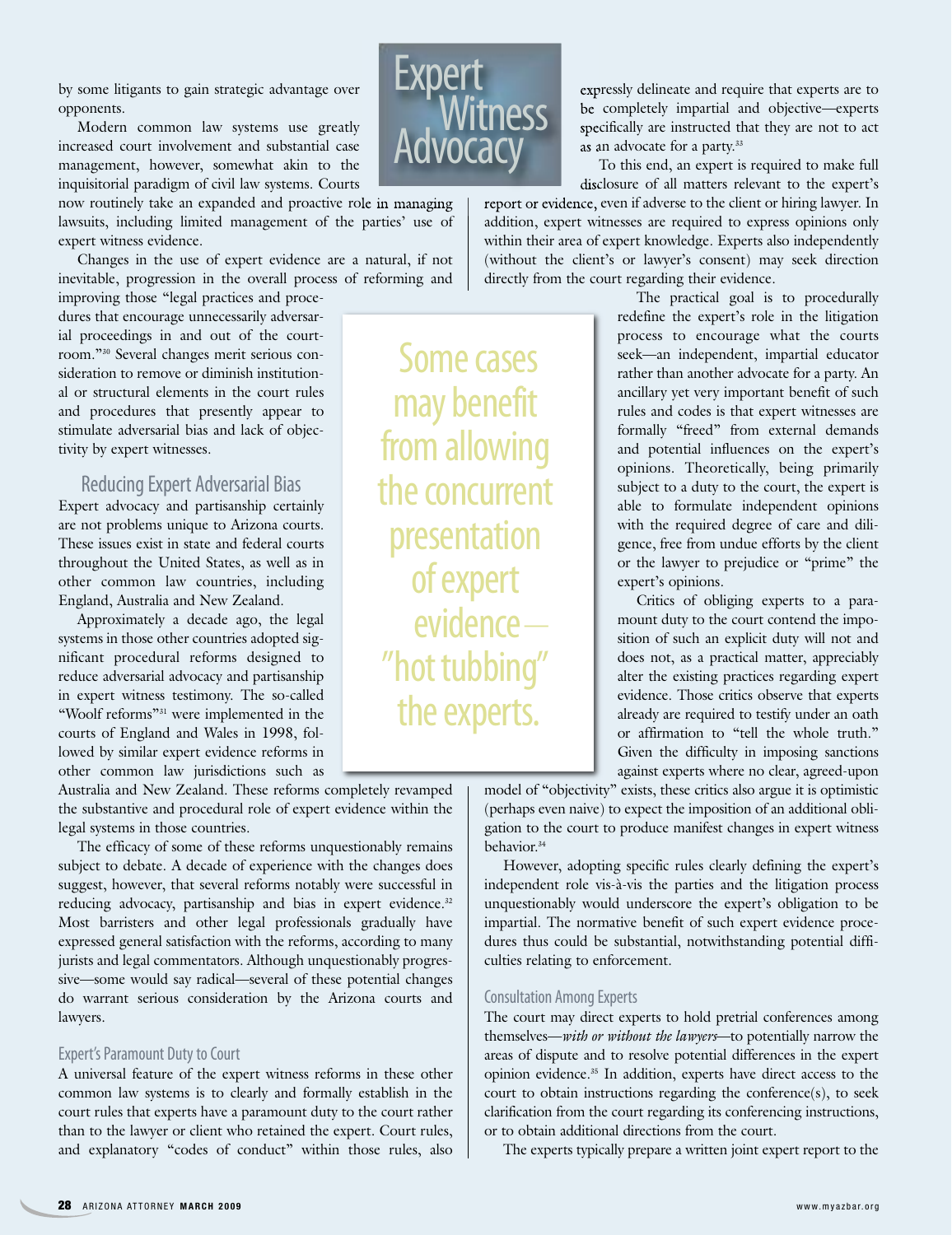court reflecting any area in which the experts have reached agreement, as well as identifying and explaining any issues that remain disputed and the reasons for the disagreement. Although the joint written report typically is not binding on the parties (unless they agree to be bound), the conferencing



process nevertheless has proven valuable in structuring and streamlining expert opinion testimony.

The conferencing process also is a practical reaffirmation of the overriding duty of the expert to the court, trumping any obligation owed to the lawyer who retained the expert or to the client paying the fees. The court generally instructs the experts that they are to avoid acting upon any instruction from a lawyer or client to withhold agreement when attending a conference of experts. And conferencing would require that the experts be exposed to and that they carefully consider all material facts, including potentially detrimental facts. Issues that are beyond the scope of the expertise also may be identified for the court, the lawyers and the parties.

#### "Hot Tubbing"/Concurrent Evidence

Some cases may benefit from allowing the concurrent presentation of expert evidence, or "hot tubbing" the experts. <sup>36</sup> Under this procedure, all of the expert witnesses regarding a particular issue are sworn and give testimony at the same time. The desired outcome is more of a sworn, structured professional discussion among peers in the relevant field as opposed to the confusion that often results from sequential, adversarial cross-examination of experts.

Hot-tub presentation of expert opinion evidence typically has several features:

- Expert testimony is given after all factual evidence relevant to the issues in dispute.
- Each expert is sworn sequentially and is required to reaffirm or to modify opinions rendered earlier in light of the evidence actually adduced at trial.
- Each expert is permitted to give a statement of his or her opinion(s) on the issues in dispute (allowing the experts to express opinions in their own words, rather than being confined to questioning by advocates).
- Each expert is allowed to give opinions regarding the opinions offered by the other experts.
- Each expert may be cross-examined.
- Any expert giving opinion evidence is permitted to ask questions of the other experts.
- The court may request that an expert or experts clarify their opinion evidence after cross-examination (thus avoiding the confusion and distortion that often results from adversarial cross-examination).

The concurrent testimony is focused, structured and controlled by the court.

Tribunals using this procedure in other common law jurisdictions identify several benefits from their experience in hot-tubbing the expert witnesses:

- Expert witnesses—not being confined to the constraints of traditional cross-examination—are more effective in clearly communicating their opinion.
- Substantial savings of time and expenses are realized to

experts, lawyers, parties and judges.

- Any potential salutary effects of peer pressure will be realized in the "hot tub" testimonial discussion.
- The key questions and areas of agreement and disagreement are identified promptly and

discussed in a more constructive manner than is usually experienced under traditional cross-examination.

- Expert witnesses tend to state their opinions in a more frank and reasonable manner, displaying more of a willingness to make concessions than might be the case under traditional cross-examination.
- Experts are permitted to ask and must answer questions directly from their professional colleagues.
- Experts are removed from an advocacy role and instead present testimony in a structured, professional discussion among peers regarding the questions at issue.

Whether these benefits will be realized in a particular case will depend on factors such as the complexity of the case and whether the judge is skilled and/or trained in controlling and structuring the hot-tub testimony/discussion. 37

#### Single Joint Expert

In England, the courts have authority to direct that a single joint expert give testimony in appropriate cases. The use of a single joint expert is the norm rather than the exception. <sup>38</sup> The parties are permitted to select the joint expert, but, if they are unable to do so, the court will select the expert from a list prepared by the parties or by other means. Where a potential range of expert opinions reasonably may exist, the expert must describe that range and explain the specific reasons for his or her own opinion.

Typically, a single joint expert might be appropriate where the sums involved are not substantial (for example, less than \$100,000) and the issues are not relatively complex. Other instances where the use of a single joint expert might be appropriate would include where expert evidence is required to inform the court regarding matters of expert *fact* (as opposed to expert *opinion*), or where the primary issue in dispute is liability only.

The use of a single joint expert generally is deemed not appropriate where the claims at issue are significant or the issues are complex. Where the outcome of the matter most likely will turn on expert opinion evidence, the courts continue to acknowledge that the parties generally should be permitted to retain and to instruct their own experts (although each expert nevertheless has a paramount and overriding duty to the court). Whether a single expert is appropriate will in substantial measure hinge on the amount at stake, the nature and complexity of the issue, and whether the appointment of a single expert would facilitate overall justice to the parties in the context of the specific litigation.

## Conclusion

It would be naive to think or believe that Arizona trial lawyers would enthusiastically embrace these types of expert evidence reforms. Lawyers as a group, and most particularly trial lawyers, historically have been and generally are opposed to any diminution of their "control"—whether actual or merely perceived